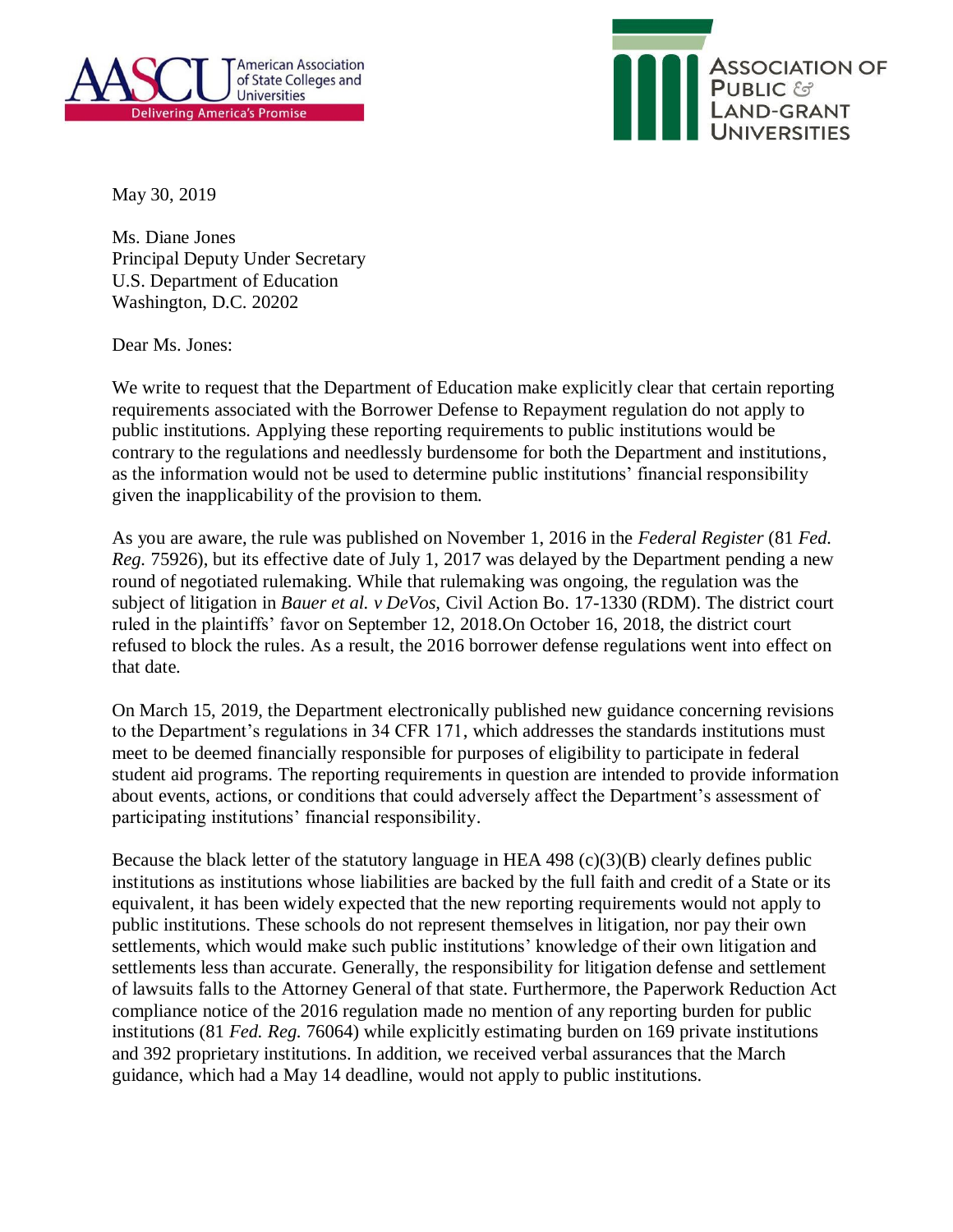The Department's own final rule explicitly noted public institutions' exemption:

*Discussion: We rely, and have for nearly 20 years relied, on the full-faith and credit of the State to cover any debts and liabilities that a public institution may incur in participating in the title IV, HEA programs. Under the current regulations in §668.171(b) and (c), a public institution is not subject to the general standards of financial responsibility and is considered financially responsible as long as it does not violate any past performance provision in § 668.174. The Department has on occasion placed public institutions on heightened cash monitoring for failing to file required audits in a timely manner, but even then has never required a public institution to prove financial protection of any type because we already have it in the form of full-faith and credit. We would like to clarify that we are not changing long-standing public policy for public institutions with these final regulations. In other words, the triggering events in § 668.171(c) through (g) of these regulations do not apply to public institutions (emphasis added).<sup>1</sup>*

Paragraph (h), which outlines the reporting requirements in question, further states: "(1) In accordance with procedures established by the Secretary, **an institution must notify the Secretary of any of the following actions or events identified in paragraphs (c) through (g)**  of this section...(emphasis added).<sup>32</sup> It would logically follow, due to the explicit statement in paragraph (h) above, that public institutions are exempt from the reporting requirements because they do not trigger any of the events in (c) through (g), since public institutions are exempt from such triggering events, as stated in the Department's own Final Rule.

We hoped the Department would explicitly state this position in writing to prevent unnecessary and non-actionable compliance paperwork (for institutions and for itself) associated with a regulation that it intends to significantly alter. Regrettably, the Department followed the March 15 notice with another notice, posted last week, that fails to clearly communicate the application of the reporting requirements, and has instead led to greater confusion within the higher education community as to exactly which institutions it affects.

We understand the Department is working on an FAQ-type document to clarify confusion in the field relative to the application of financial responsibility reporting requirements. We urge you to clearly articulate the public institution exemption from the reporting requirements in question as defined in the statute and the Department's own regulations in 34 CFR 668.15. The information in question is intended to enable the Department to modify the financial responsibility ratios it calculates for non-public institutions. Therefore, it clearly makes little sense to apply such requirements to public institutions and was not the intention of the regulation. It would be needlessly unproductive to collect such information for public institutions that have no such ratios to be modified with the data that is demanded.

 $\overline{\phantom{a}}$ <sup>1</sup> Borrower Defense Rule, 81 Fed. Reg. at 76,006.

<sup>2</sup> Borrower Defense Rule, 34 C.F.R. § 668.171(h) (2016).